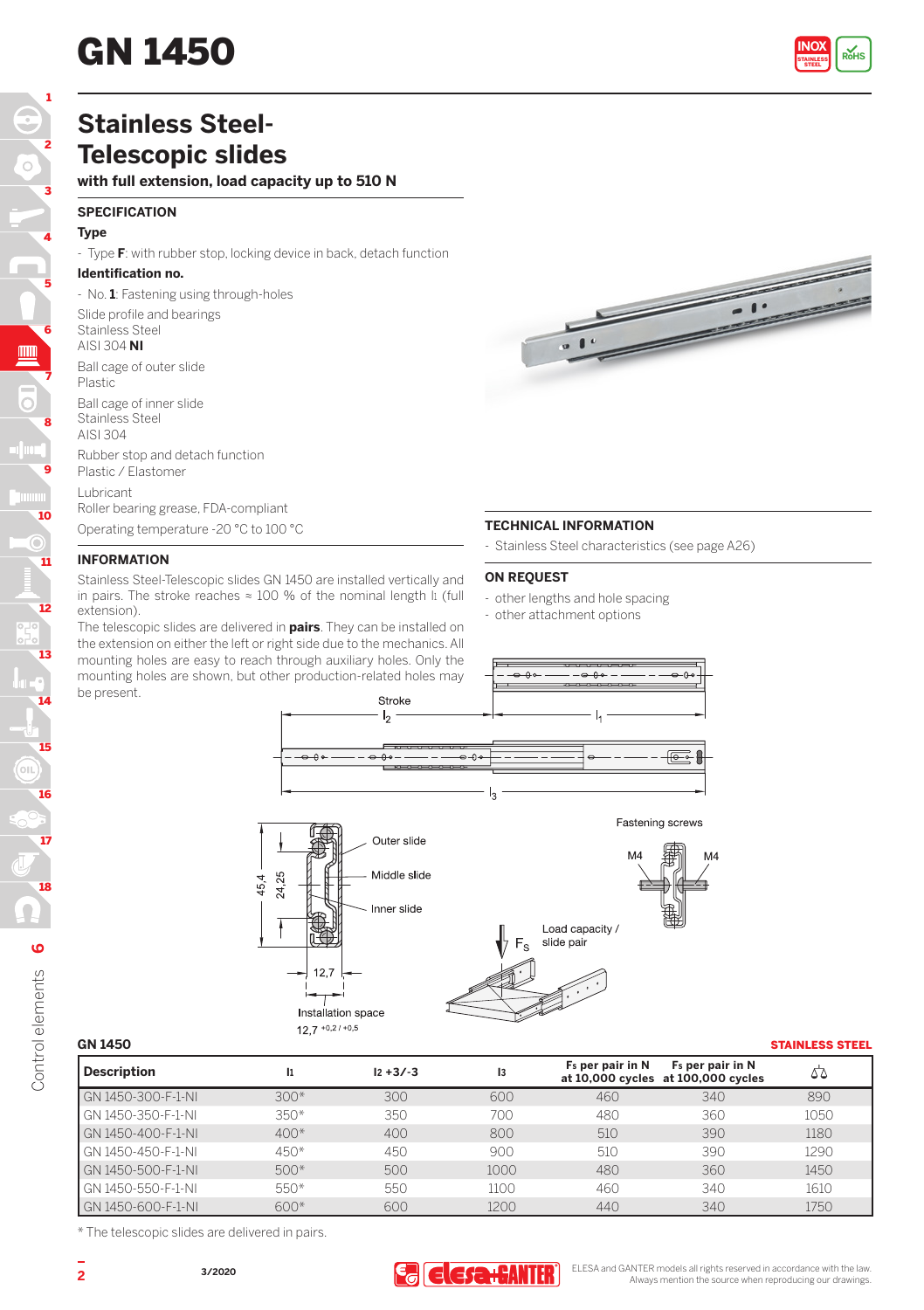# **Mounting holes - Outer slide**



500 361.5 387 403 451 467 - 550 361.5 387 403 451 467 501 600 361.5 387 403 515 531 565

| <b>Mounting holes - Inner slide</b> |  |  |
|-------------------------------------|--|--|
|                                     |  |  |



|     | İ4    | i <sub>5</sub> | i6  | i7    | i8    | i9  |
|-----|-------|----------------|-----|-------|-------|-----|
| 300 | 129.5 | 145.5          | 155 | 257.5 | 273.5 | 283 |
| 350 | 161.5 | 177.5          | 187 | 289.5 | 305.5 | 315 |
| 400 | 193.5 | 209.5          | 219 | 353.5 | 369.5 | 379 |
| 450 | 193.5 | 209.5          | 219 | 385.5 | 401.5 | 411 |
| 500 | 225.5 | 241.5          | 251 | 449.5 | 465.5 | 475 |
| 550 | 257.5 | 273.5          | 283 | 481.5 | 497.5 | 507 |
| 600 | 289.5 | 305.5          | 315 | 545.5 | 561.5 | 571 |

# **Fastening screws**

For the said loading forces FS to be absorbed reliably in the surrounding structure, all available throughholes of the outer and inner slide having a diameter (Ø) of 4.5 must be used. Alternatively, the outer slide has holes with a diameter (Ø) of 6.3 for Euro screws. The elongated holes, Ø 4.5 x 4.8, are used likewise for fastening and facilitate adjustment during mounting when needed. Failure to use fastening screws reduces the specified load capacity accordingly. The following screws can be used for mounting:

| Designation - standard                      | Outer slide | Inner slide |
|---------------------------------------------|-------------|-------------|
| Hexagon socket button head screw   ISO 7380 | M 4         | M 4         |
| Pan head screw, Phillips   ISO 7045         | M 4         | M 4         |
| Pan head tapping screw, Phillips   ISO 7049 | ST39/42     | ST39/42     |